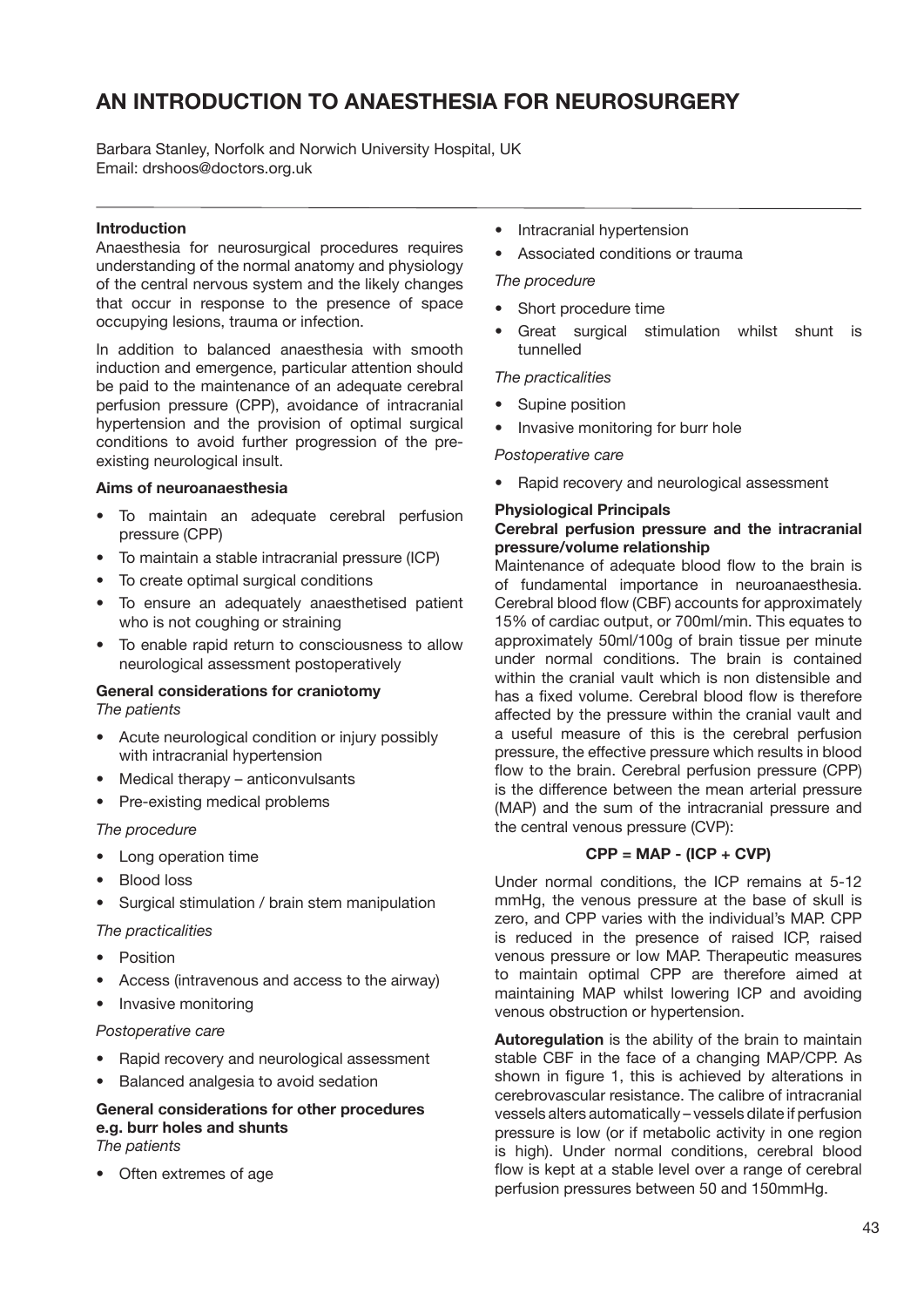

*Figure 1: The relationship between cerebral blood flow and cerebral perfusion pressure. CBF is maintained at a constant value over a range of CPP (between 50 and 150mmHg) by alterations in cerebral vascular resistance. Decreased CPP causes vasodilation, increased CPP results in vasoconstriction. Conditions such as head injury disrupt autoregulation and the relationship becomes 'pressure-passive'.*

In the presence of a space-occupying lesion (e.g. blood, tumour or oedema), the brain has limited compensatory ability before ICP increases. To avoid a rise in ICP, an increase in the volume of one component of the contents of the rigid cranial vault must be compensated by a reduction in the volume of another. As the volume increases in the vault (figure 2), the pressure is initially controlled by a reduction in CSF and cerebral venous blood volume. Once this mechanism is exhausted, then small increases in volume of the lesion lead to steep increases in intracranial pressure and eventually may cause displacement of brain tissue and cerebellar tonsillar herniation through the foramen magnum (coning).



*Figure 2: As the volume of a space occupying lesion within the intracranial vault rises, compensatory mechanisms allow intracranial pressure to remain stable (1). Once these mechanisms are exhausted, intracranial pressure rises very sharply (2).*

#### **Flow-metabolism coupling**

Under normal circumstances, the brain is able to alter the supply of oxygen (by changing blood flow) to specific areas of the brain which have increased metabolic activity.

#### **Arterial oxygen and carbon dioxide tensions**

Carbon dioxide tension in the blood has a marked effect on the cerebral vasculature. A rise in arterial carbon dioxide (PaCO<sub>2</sub>) causes cerebral vasodilation, an effect magnified in the presence of a reduced arterial oxygen tension. Cerebrovascular vasodilation causes an increase in intracranial volume that can cause coning under circumstances of raised ICP.

In patients with raised intracranial pressure it is vital to control the PaCO<sub>2</sub> to normal and to ensure provision of adequate oxygen to avoid hypoxia.

#### **Pathophysiological consequences of injury or disease**

The pathophysiological consequences of injury depend upon the speed of onset and whether the compensatory mechanisms are overwhelmed. For example, a sudden catastrophic increase in ICP due to intracerebral haemorrhage can cause otherwise normal tissue to infarct, whereas slow increases due to hydrocephalus allow compensation, but may give rise to the symptoms of headache and nausea.

Once CBF falls below 18ml/100g/min, alterations in cellular activity occur, with intracellular acidosis and cessation of protein metabolism. At less than 12ml/100g/min electrical activity ceases and at 8ml/ 100g/min cell death occurs.

Autoregulation in injured parts of the brain is impaired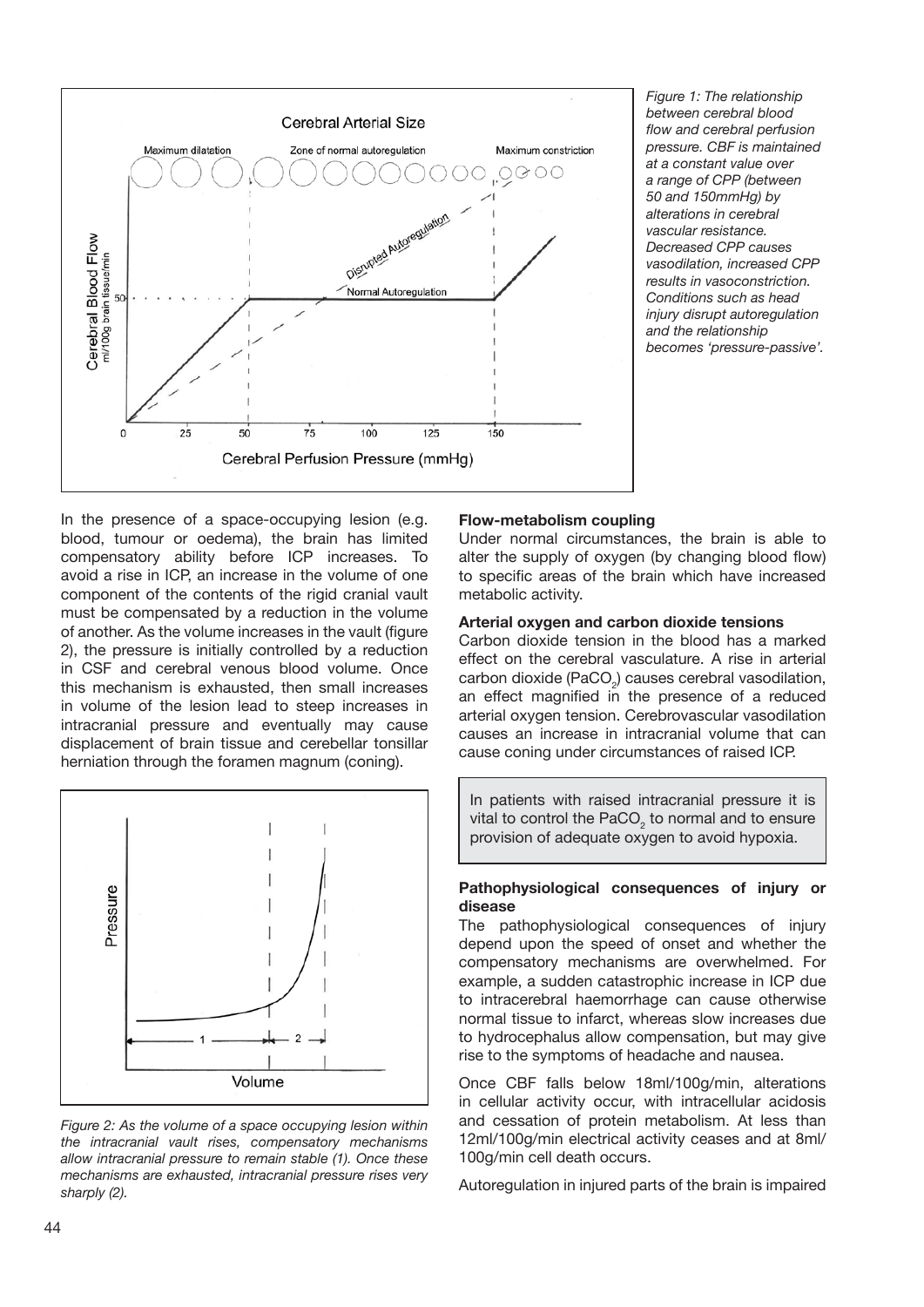

Figure 3: The effects of changes in PaCO<sub>2</sub> and PaO<sub>2</sub> on *cerebral blood flow. A rise in PaCO<sup>2</sup> causes a marked rise in CBF. Fall in oxygen tension has a little effect on CBF until PaO2 reaches a value of less than 8kPa.*

and the threshold at which the vasculature can maintain CBF is elevated, from CPP of 50mmHg 60–70mmHg. Hypoxia and hypercapnia cause secondary brain injury through ischaemic mechanisms. Hypercapnia causes vasodilation, an increase intracranial volume, subsequent reduction in CPP, further increase in PaCO $_2$  and a downward spiral in blood flow and worsening ischaemia.

## **The effects of anaesthetic agents on cerebral blood flow**

Most anaesthetic agents reduce neuronal activity and so reduce the brain's cerebral metabolic requirement for oxygen (CMR0<sub>2</sub>). They provide a protective mechanism when oxygen demand may outweigh supply. Unfortunately, many anaesthetic agents also reduce the mean arterial blood pressure by causing arterial vasodilatation with a potentially adverse effect on CPP.

## *Thiopentone*

- Causes a dose-dependent fall in CMR0<sub>2</sub>, also a fall in CBF. These effects are useful during craniotomy in the presence of elevated ICP.
- Anticonvulsant properties are advantageous.

#### *Propofol*

- Similar effects to thiopentone but may preserve autoregulation more effectively.
- It is useful for maintenance of anaesthesia and its amnesic and antiemetic properties make it advantageous for a smooth recovery.
- It does cause a fall in MAP which may have disadvantageous effects on CPP.

## *Ketamine*

- This NMDA antagonist has traditionally been avoided because it increases ICP and CBF, although these effects are less marked if PaCO<sub>2</sub> is controlled to normal levels.
- It is not routinely used for elective neurosurgical anaesthesia at present, but has gained acceptance as an appropriate agent for emergency induction of anaesthesia and maintenance of sedation in head injured patients, particularly those with multiple injuries and haemodynamic compromise.

#### *Inhalational agents*

- Sevoflurane has less cerebral vasodilatory effects than other inhalational agents and preserves CO<sub>2</sub> reactivity. Also it allows a rapid recovery due to its lower blood:gas solubility coefficient.
- Desflurane at 1 MAC has been shown to increase ICP in patients with supra-tentorial space occupying lesions, in contrast to isoflurane.
- Most of the inhalational agents are deemed safe at concentrations of less than 1 MAC.
- Nitrous oxide increases ICP, CBF and  $CMRO<sub>2</sub>$ . These effects, together with its adverse effect on closed gas spaces preclude its use, especially in trauma patients who may also have undetected chest injury.

#### *Opioids*

- Remifentanil has a rapid onset and offset which allows titration to counter stimulating events such as the application of the Mayfield clamp (see below). A dose dependent fall in MAP and rapid offset mean that a longer acting analgesic agent is required prior to cessation of surgery.
- Fentanyl and morphine these agents have little effect on intracranial pressure or blood flow which makes them suitable for titration to provide postoperative analgesia.

## *Neuromuscular blocking drugs*

- The non-depolarizing agents do not have an effect on ICP.
- Suxamethonium causes a transient rise in ICP, in part due to muscle fasciculation and increased venous pressure. There may also be a slight increase in  $\mathsf{CMR0}_2$  and cerebral blood flow. These considerations must be weighed against the need for rapid airway control. Suxamethonium is usually reserved for emergency anaesthesia rather than elective cases.

## **Other drugs**

#### *Diuretics*

• Mannitol is a large molecule that will not cross the intact blood brain barrier. It is useful in the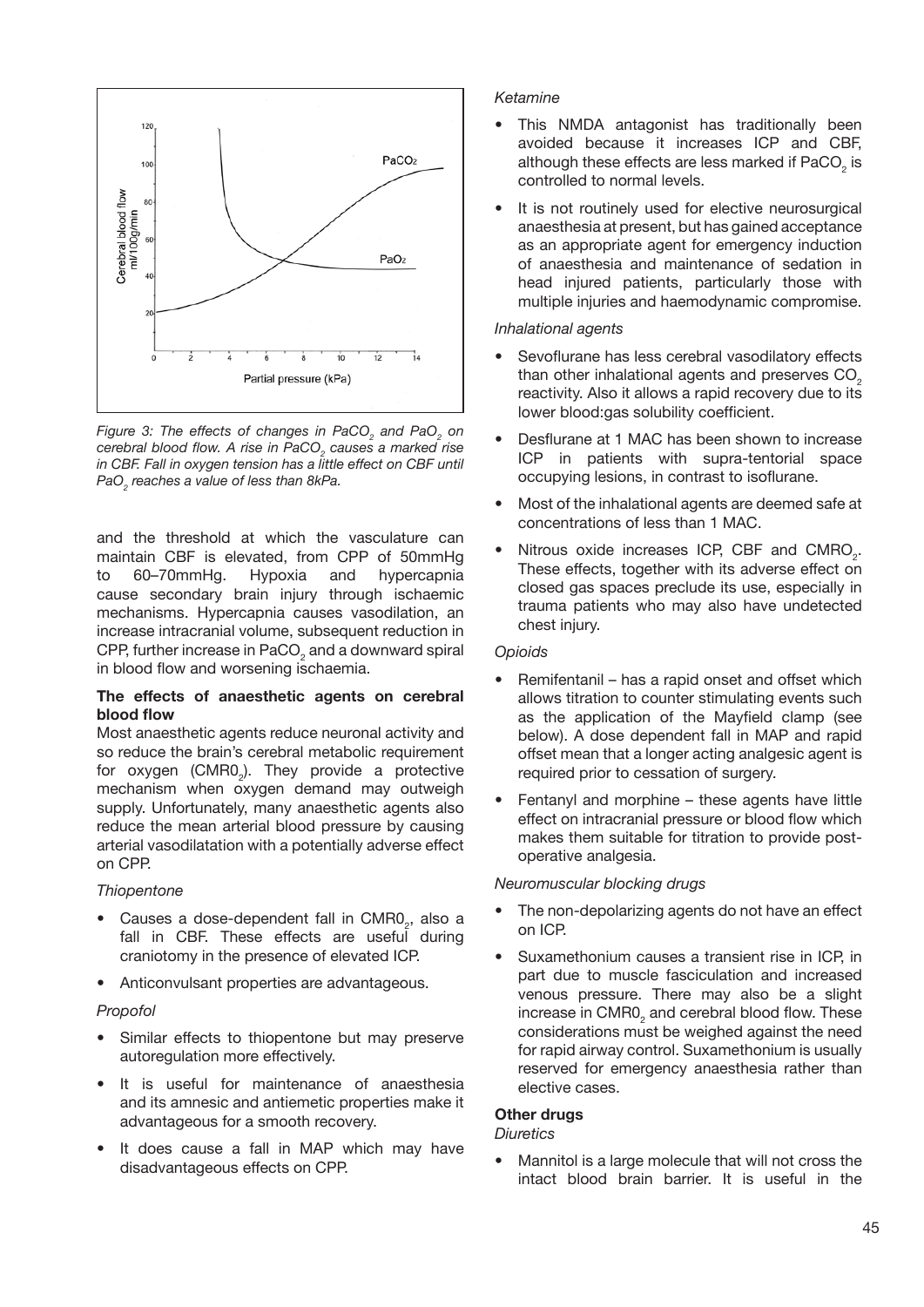prevention and treatment of cerebral oedema and it causes a reduction in ICP. It can cause a transient rise in cerebral blood volume and this effect can last for up to 20 minutes. It also causes a transient rise in CVP. The usual dose is 0.5 – 1g/kg. It has the additional effect of haemodilution which is thought to improve blood flow characteristics. If the blood brain barrier is damaged it may worsen raised ICP.

• Furosemide 1mg/kg produces a reduction in ICP to the same extent as mannitol at 1g/kg. It is advantageous as it also reduces CVP.

#### *Steroids*

• Dexamethasone 8-16mg is useful to reduce cerebral oedema associated with tumours. It is less effective for reduction in global oedema.

## *Anticonvulsants*

• For frontal and temporal surgery phenytoin can be given as a loading dose, 15mg/kg intravenously, but should be given slowly as it causes hypotension and can cause arrhythmias.

*Drugs to manipulate the cardiovascular system*

- $\alpha$ -agonists such as phenylephrine and noradrenaline are used to increase blood pressure as there are fewer alpha receptors in the cerebral vasculature. These agents have a selective effect on systemic vascular resistance and cerebral vascular resistance is relatively unaffected.
- Clonidine, an  $\alpha_{2}$ -antagonist, can be used to treat hypertension at the start of surgery. It has analgesic and sedative properties which are a useful adjunct to anaesthesia but these effects must be weighed against the need for rapid emergence at the end of surgery.

## **Anaesthesia for craniotomy for tumour or intracranial bleed**

## *General considerations*

History and examination is important to detect signs and symptoms such as convulsions, nerve palsies and reduced levels of consciousness (assess GCS).

Posterior fossa tumours occasionally cause bulbar palsies and lower cranial nerve lesions which increase the risk of laryngeal incompetence and thus chronic or acute aspiration of gastric contents and hypoxia.

Subarachnoid haemorrhage can cause massive release of catecholamines which can cause acute heart failure and malignant arrhythmias. Non-specific T-wave and ST segment abnormalities may be seen on the ECG.

The patient's general medical condition must be stabilised, especially any respiratory or cardiovascular disease, as hypoxia, hypercarbia or failure to maintain blood pressure will be detrimental, as will uncontrolled hypertension. Preoperative medications, especially anticonvulsants, steroids and cardiac drugs, should be continued until and including the day of surgery if possible. Antiplatelet drugs should be discontinued if possible, although the risks of stopping these drugs must be considered.

Airway assessment is important because prolonged attempts at laryngoscopy are extremely stimulating and increase cerebral oxygen demand and ICP.

Patients are often anxious and a sedative premedication such as a benzodiazepine can be offered.

#### *Conduct of anaesthesia*

Induction needs to be smooth and blood pressure maintained near preoperative values to maintain cerebral blood flow. A bolus of either propofol (0.5-1mg/kg) or opiate should be given immediately prior to laryngoscopy as this is very stimulating. Adequate time should be allowed for non depolarising muscle relaxant to work before intubation is attempted.

Once the patient is draped and surgery underway access to the airway is very limited, so it is absolutely vital that the airway is secured reliably, preferably with waterproof tapes. An armoured cuffed tracheal tube prevents the tube kinking when the patient's head is manipulated, particularly if the patient is to be positioned prone. Meticulous attention to securing the tube is vital. A prone patient whose skull is pinned is very difficult to manage should the tube fall out.

Intravenous access must be of large bore and reliable as sudden massive haemorrhage can occur. Invasive arterial monitoring is very useful for reliable minute to minute blood pressure assessment and also for evaluating arterial blood gasses and haemoglobin levels. Consideration should be given to site the IV access and arterial pressure monitoring before induction of anaesthesia (although not in children).

Central venous access is appropriate as a guide to venous pressure and to administer drug infusions. The sitting position is used much less frequently now, but placement of the tip of a central line in the right atrium should be considered for these patients and others at risk of air embolus, to allow aspiration of air from the heart should this occur.

Anaesthesia can be maintained using a volatile agent in air and oxygen or propofol infusion. The patent's lungs are ventilated to achieve normocapnia - normal areas of the brain vasoconstrict secondary to hypocapnia and total cerebral blood flow will be reduced inappropriately. Hypocapnia is reserved for situations where ICP is very high; it may be life saving in this situation but there can be rebound vasodilation when normal CO<sub>2</sub> levels are achieved subsequently.

Surgical procedures are often very lengthy and so attention must be paid to patient position, protection of pressure areas, including the eyes, and to ensuring unrestricted venous drainage from the head.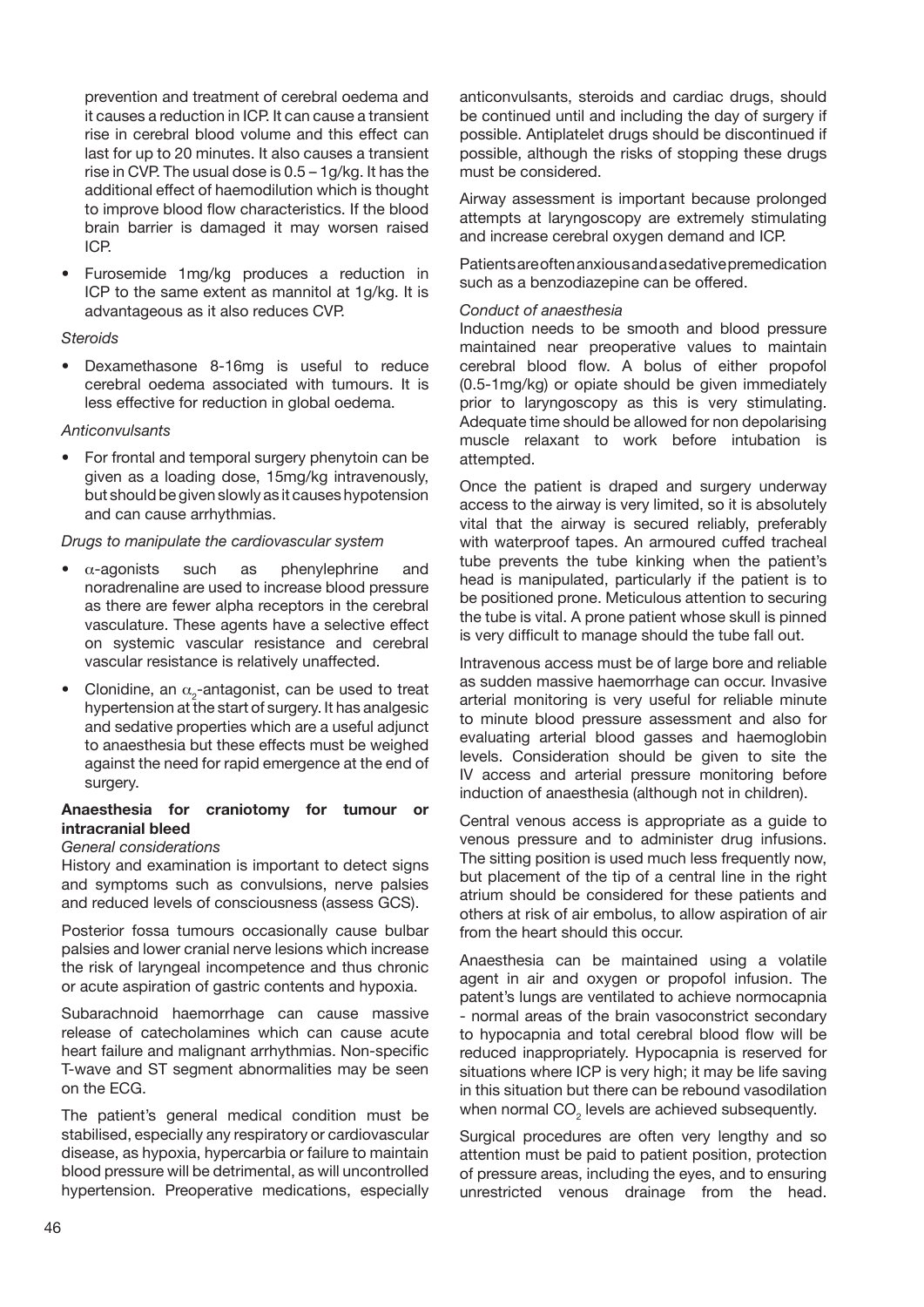The patient must have a urinary catheter for lengthy craniotomy or if diuretics are used. Calf compressors help to reduce thromboembolic risk. Core body temperature should be measured, preferably with an oesophageal probe.

During patient positioning in theatre the skull is often pinned into a clamp (a Mayfield clamp) to maintain optimal surgical positioning. This is stimulating and so a pre-emptive bolus of propofol or an opioid should be given to prevent a sudden rise in blood pressure.

Once the skull is open a bolus of diuretic optimises operating conditions if intracranial pressure is elevated and the surgeon comments that the dura is bulging. Mannitol 0.5mg/kg or furosemide 1mg/kg are appropriate. Mannitol increases the central venous pressure so should be given slowly - especially if the patient's myocardial function is impaired.

During the procedure, maintain low normal end tidal CO<sub>2</sub> (around 4.0 kPa), normotension and normal oxygen levels. Mild hypotension can help improve the surgical field if necessary. Normothermia should be maintained, especially if the procedure is long. Temperature should be allowed to passively drift to about 35 degrees centigrade if the patient's cerebral blood supply is at risk – for instance during aneurysm surgery. Allowing the patient to become hypothermic has consequences of poor clotting function, impaired cardiac contractility and postoperative shivering which increases oxygen demand.

Fluid replacement with glucose-free crystalloid, such as normal saline or lactated Ringers, is appropriate. Hyperglycaemia is associated with worse neurological outcome and tight glycaemic control may help improve outcome and avoids lactate accumulation. Hypotonic intravenous solutions must never be used as they will exacerbate cerebral oedema.

#### **If the ICP is high during surgery**

- Place the patient in a slightly head up position.
- Check there is no neck vein kinking or compression and the abdomen can move freely with no diaphragmatic compression.
- Ensure the patient is paralysed.
- Ventilate without PEEP.
- Ensure the blood pressure is adequate.
- Ensure the PaCO<sub>2</sub> is not raised and consider reducing it to 4-4.5kPa.
- Ensure the PaO<sub>2</sub> is normal.
- Reduce the brain's metabolic activity bolus thiopentone 3mg/kg or propofol 1mg/kg, or lidocaine 1.5mg/kg if cardiovascularly unstable .

During surgery, especially posterior fossa surgery, the brainstem may be manipulated, which can cause profound bradycardias. If this occurs, communicate with the surgeon to release traction or pressure and treat with glycopyrrolate 200–400 micrograms (atropine crosses the blood-brain barrier) and allow surgery to resume when the heart rate is normal.

Once surgery is drawing to a close the surgeon closes the dura, cranium and scalp, which can take up to 30 minutes. If anaesthesia is too light the patient may cough as the head is moved to apply the dressings at the end of surgery. Good communication between surgeon and anaesthetist will help with timing of paralysis and cessation of anaesthesia. Remifentanil infusion, if available, helps to smooth out the waking and extubation process, but remember to give a bolus of longer acting opioid to avoid postoperative agitation. Whichever agent has been used, aim for a smooth extubation with a minimum of straining and coughing.

Pain from craniotomy is described as 'mild to moderate' and paracetamol and codeine are popular analgesics. Non-steroidal anti-inflammatory drugs have an anti-platelet effect and should be used with caution. Small (1-2mg) boluses of intravenous morphine are appropriate for patients in severe discomfort. The aim at the end of surgery is to have a comfortable, co-operative and lucid patient whose neurology can be assessed.

## **Anaesthesia for other neurosurgical procedures** *Burr holes*

Burr holes are usually performed as an emergency procedure in those who have had an extradural haemorrhage (arterial, usually associated with a skull fracture) or subdural haemorrhage (venous, may be chronic especially in the elderly). Patients will usually have:

- Altered level of consciousness (measure GCS).
- Raised ICP.
- Focal neurology, such as a dilating pupil.

Other injuries may be present that need consideration. Protection of the patient's cervical spine must be considered.

Preoperative interventions include:

- Secure the airway with cervical spine control if GCS is <9/15 or ventilation is inadequate for normal oxygenation and carbon dioxide elimination (rapid sequence induction with thiopentone and suxamethonium is appropriate).
- Maintain normal blood pressure with fluids and inotropes, using non-glucose containing crystalloid and  $\alpha$ -agonists if necessary. Aim for a MAP of 90mmHg in adults.
- Nurse the patient 15-30 degrees head up with no tube tie.